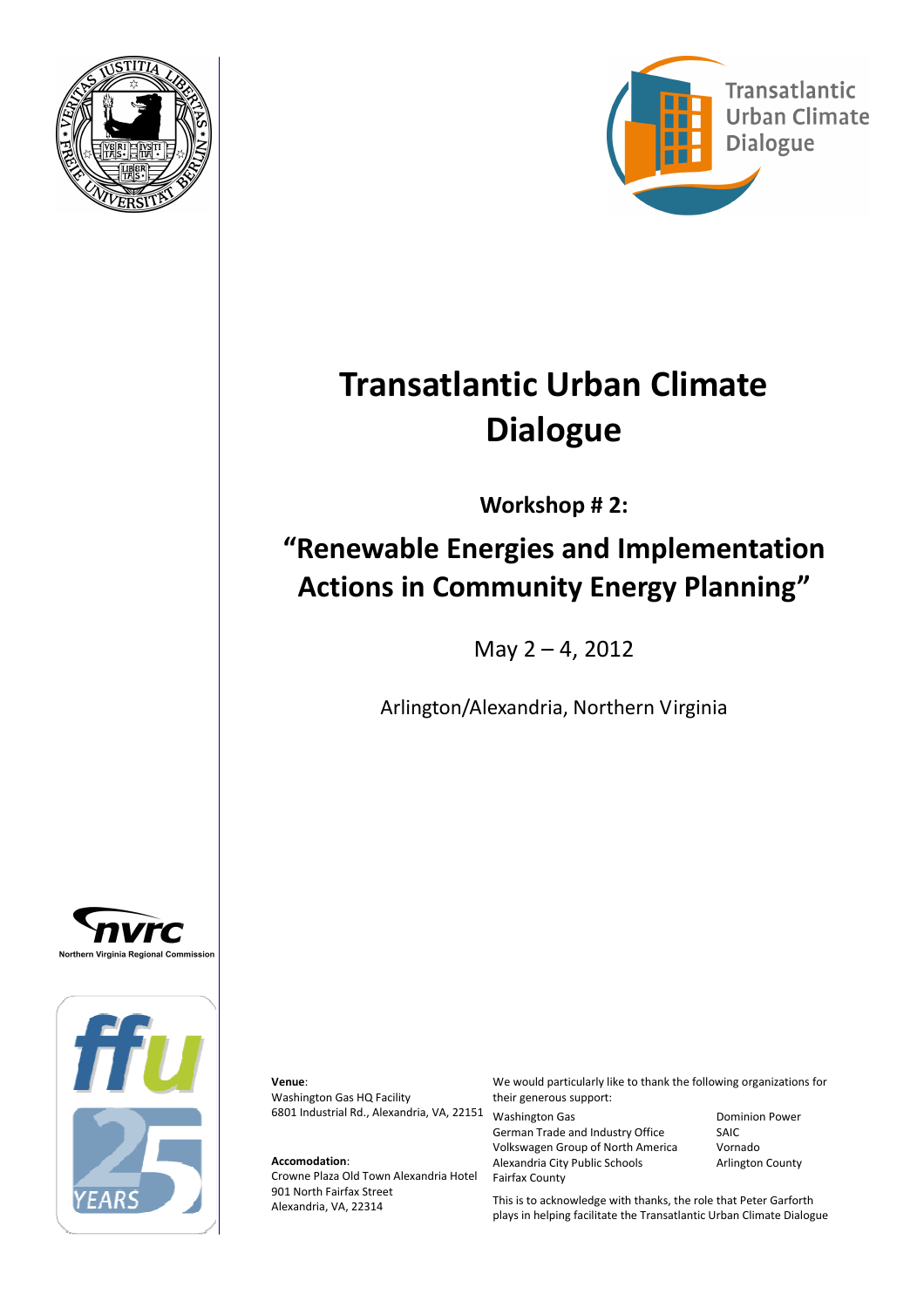## **Tuesday, May 1st — Arrival Day**

| Venue:                                         | Crowne Plaza Old Town Alexandria Hotel                                                                                                                                                                                                                                                                 |  |
|------------------------------------------------|--------------------------------------------------------------------------------------------------------------------------------------------------------------------------------------------------------------------------------------------------------------------------------------------------------|--|
| 18:00                                          | Taxis from Hotel to BBQ Dinner at Aimee Vosper's House*<br>419 Jackson Place, Alexandria, VA 22301                                                                                                                                                                                                     |  |
| 20:00                                          | Return to Hotel via Taxis                                                                                                                                                                                                                                                                              |  |
| Wednesday, May 2 <sup>nd</sup> - Field Tours** |                                                                                                                                                                                                                                                                                                        |  |
| 08:30                                          | Depart from Hotel for Arlington County Offices<br>2200 Clarendon Boulevard, Arlington, Virginia 22201, 3rd Floor                                                                                                                                                                                       |  |
| 09:15                                          | Welcome and Introduction<br>Jay Fisette, Arlington County Board of Supervisors                                                                                                                                                                                                                         |  |
| 09:30                                          | <b>NOVA Community Energy Planning</b><br>Rich Dooley, Arlington County & Stephen Walz, NVRC                                                                                                                                                                                                            |  |
| 10:15                                          | Tour of Crystal City Community Energy Projects<br>Vornado Command Center, 2345 Crystal Drive, Suite 100,<br>Arlington, Virginia, 22202<br>Jonathan Gritz, Vornado                                                                                                                                      |  |
| 11:30                                          | <b>Tour of Washington Gas HQ Facility</b><br>6801 Industrial Road, Alexandria, Virginia, 22151<br>Melissa Adams, Washington Gas                                                                                                                                                                        |  |
| 12:00                                          | Lunch with Washington Gas                                                                                                                                                                                                                                                                              |  |
| 13:30                                          | Depart by Bus from Washington Gas                                                                                                                                                                                                                                                                      |  |
| 14:00                                          | Tour of Alexandria City Public Schools Energy Efficient Schools<br>James K. Polk Elementary: 5000 Polk Avenue, Alexandria, VA 22304<br>T.C. Williams High School Minnie Howard Campus (Grade 9):<br>3801 West Braddock Road Alexandria, VA 22302<br>Monika Szczpeniec & Bill Egger, City of Alexandria |  |
| 16:00                                          | Tour of Tysons Corner Redevelopment Area<br>Doug Koelemay, SAIC                                                                                                                                                                                                                                        |  |
| 18:30                                          | Reception at the Offices of the Representative of<br><b>German Industry and Trade (RGIT)</b><br>1776 "I" Street, NW, Suite 1000, Washington, DC<br>Christoph Schemionek, RGIT                                                                                                                          |  |
| 20:00                                          | Return by Bus to Hotel                                                                                                                                                                                                                                                                                 |  |
| *<br><b>Dress Casual</b><br>**                 | Dress Business Casual for Entire Day                                                                                                                                                                                                                                                                   |  |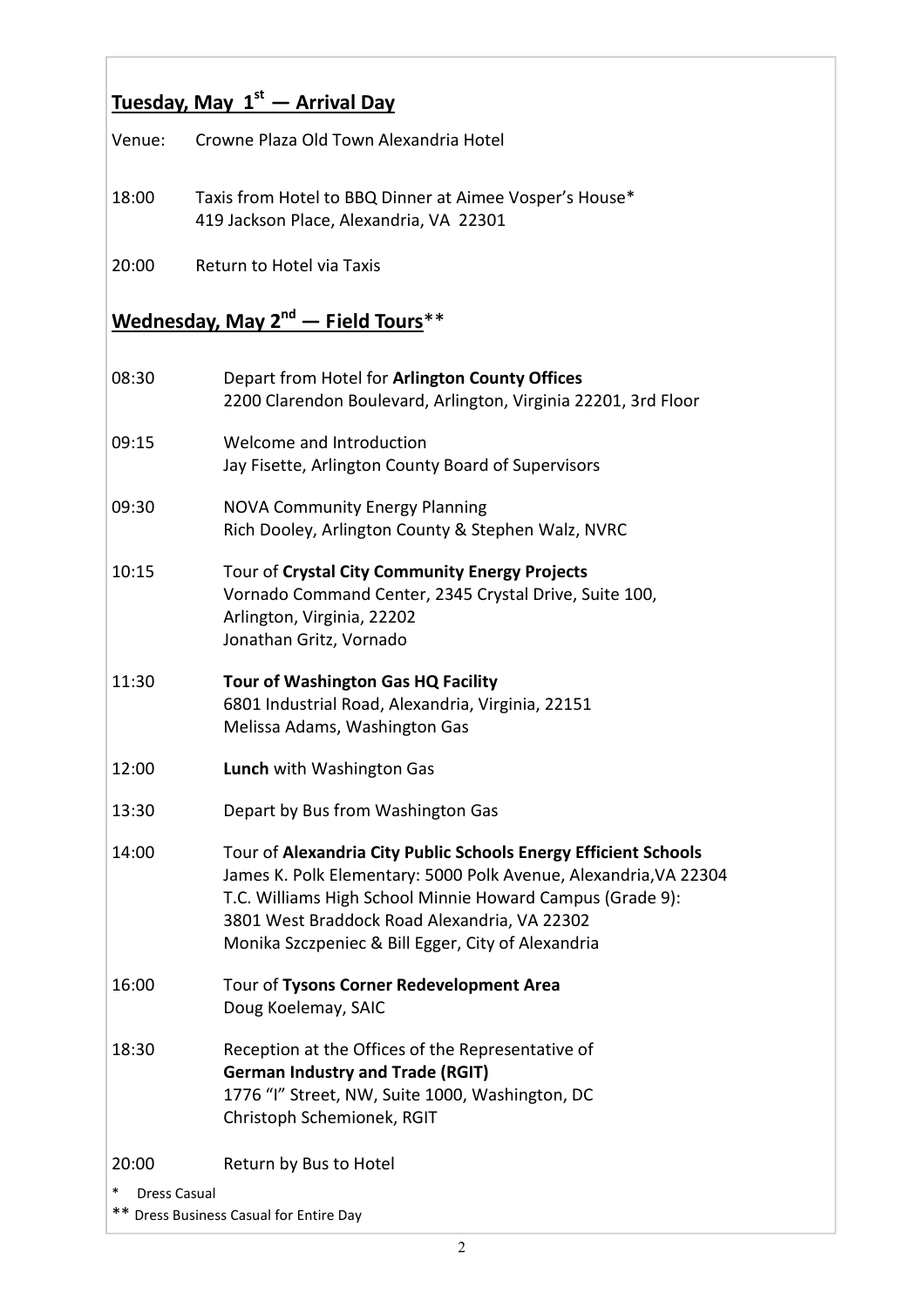#### **Thursday, May 3rd— Workshop**\*

| Venue: | <b>Washington Gas HQ Facility</b><br>6801 Industrial Road, Alexandria, Virginia, 22151                                                                                                                                                                                                                                                                                                                                                                        |
|--------|---------------------------------------------------------------------------------------------------------------------------------------------------------------------------------------------------------------------------------------------------------------------------------------------------------------------------------------------------------------------------------------------------------------------------------------------------------------|
| 08:00  | Depart Hotel by Bus                                                                                                                                                                                                                                                                                                                                                                                                                                           |
| 08:30  | <b>Welcome and Review of the Program</b><br>Mark Gibb, Northern Virginia Regional Commission                                                                                                                                                                                                                                                                                                                                                                  |
| 08:45  | Keynote Speech: John Randolph, Virginia Tech                                                                                                                                                                                                                                                                                                                                                                                                                  |
| 09:15  | <b>Question and Answer</b>                                                                                                                                                                                                                                                                                                                                                                                                                                    |
| 09:45  | Case Studies - Energy and the Built Environment: Implementation Actions in<br><b>Community Energy</b><br>Facilitated Discussion Led by Peter Garforth, Garforth International LLC                                                                                                                                                                                                                                                                             |
|        | <b>Review of Northern Virginia Case Study</b><br>Stephen Walz, Northern Virginia Regional Commission<br><b>Arlington County CEP and Crystal City IEMP</b>                                                                                                                                                                                                                                                                                                     |
|        | Review planning framework<br>٠<br>DE & thermal utility potential<br>$\bullet$<br>Review cost - benefit analysis<br>Questions:<br>What are the innovative and creative effects of the initiative?<br>Assess whether these innovations can work in your city/region?<br>$\bullet$<br>What are the major barriers to transfer?<br>What are the key opportunities for facilitating transfer?<br>٠<br>What next steps are necessary to facilitate transfer?        |
| 10:30  | <b>Coffee Break</b>                                                                                                                                                                                                                                                                                                                                                                                                                                           |
| 10:45  | <b>Review of Stuttgart Case Study</b><br>Markus Siehr, Verband Region Stuttgart<br>Connecting Social and Ecological Interests: The General Principle of the<br>Residential Building Corporation "Siedlungswerk", Stuttgart                                                                                                                                                                                                                                    |
|        | A new corporate strategy: linking social and ecological interests as unique<br>selling point<br>Reactivation of a former industrial location for housing and social issues<br>Building bridges between young and old, owners and renter<br>Implementing of innovative techniques for energy supply<br>Consideration of climatic conditions<br>Conflict of objectives: redensification versus green areas<br>Integration into a grown surrounding<br>$\bullet$ |
|        | * Dress Business Casual for Entire Day                                                                                                                                                                                                                                                                                                                                                                                                                        |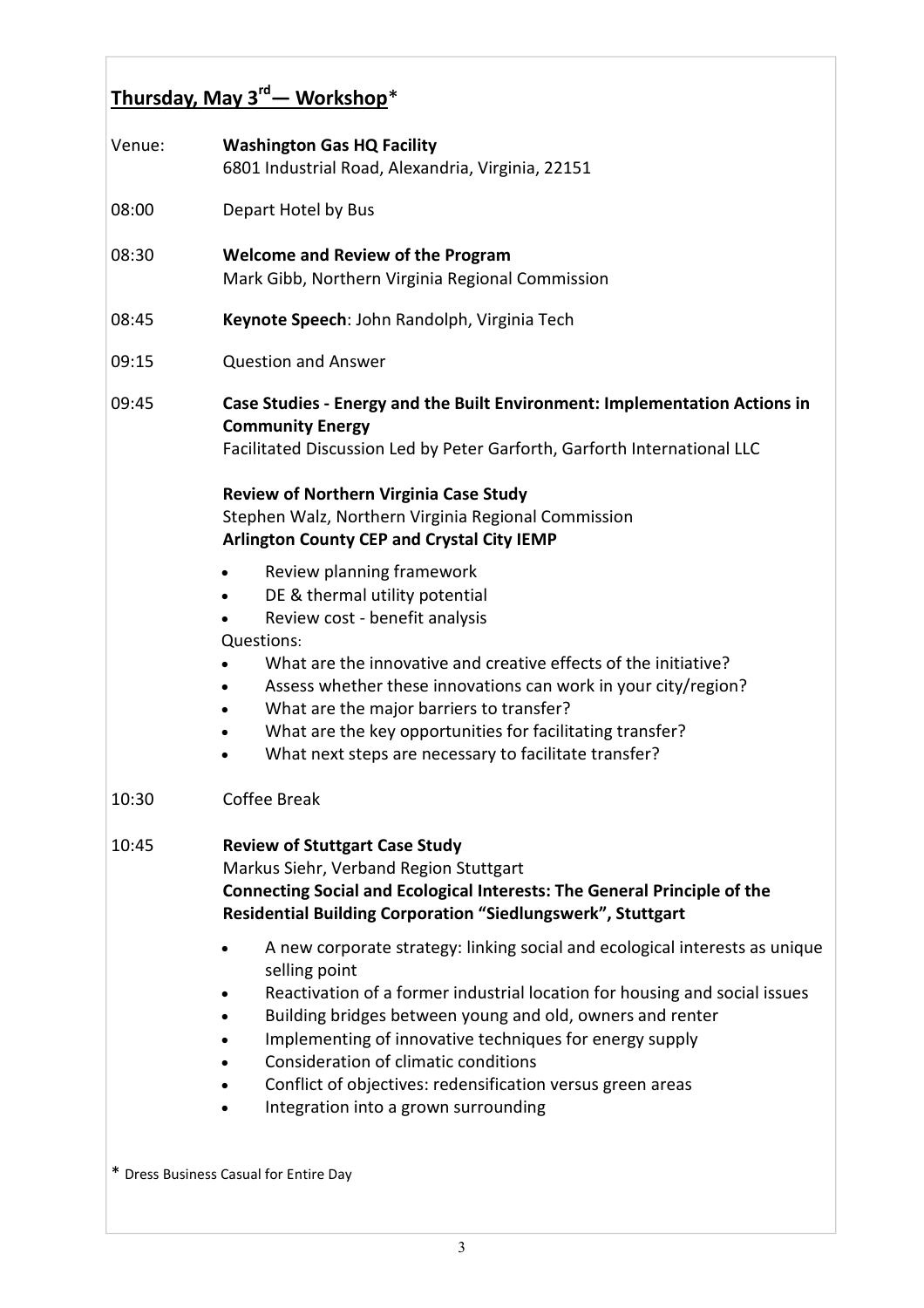Questions:

- How to motivate landlords for energy saving issues?
- How do public bodies balance climate issues and redensification?
- 

#### • How to interlink public and private sector? 11:30 **Review of Guelph Case Study** Rob Kerr, City of Guelph **District Energy, Downtown Revitalization and Economic Development**  Retrofitting energy services in the built environment • The business development process for initiating a DE system • DE and the attraction of investment and development Questions: • How to market DE to potential customers? • How to finance DE before revenue is guaranteed? • Does DE need to be based on cogeneration or thermal only? • Can customers also be net contributors to thermal systems? • Who manages system? Private/Public? 12:15 **Review of Ruhr Case Study 1. Example: Bottrop** Bernd Tischler, Lord Mayor of Bottrop • Concrete: Focus on renovation of older buildings • Single family homes from the 50s to the 70s • Consulting concept • Financial programs and actions in the context of Innovation City Bottrop: National programs—State level—Local level **2. Example: Solar villages in NRW**  Annette Voigt, Ministry for Economic Affairs, Energy, Building, Housing and Transport of North Rhine-Westphalia — (Annette Nuesslein, windConsultant) • Project management • Involvement of the state government • Concept and coordination • Quality control **3. Example: Dinslaken**  Dr. Michael Heidinger, Mayor of Dinslaken • "Creative. Quarters Dinslaken" – a new concept • Place of Debates – a new model • Biomass/ Methane/ Solar energy **4. National Background: Innovation Potential & Position in City Planning - Special challenges in Mega-Cities**  Irene Wiese-von Ofen, Agenda 21 Forum Essen 13:00 **Comments** by Adrian P. Chapman President & Chief Operating Officer, WGL Holdings, Inc. and Washington Gas 13:15 Lunch 13:45 Paul Hallacher, Pennsylvania State University:

 *Short Introduction: The Greater Philadelphia Innovation Cluster (GPIC) for Energy Efficient Buildings*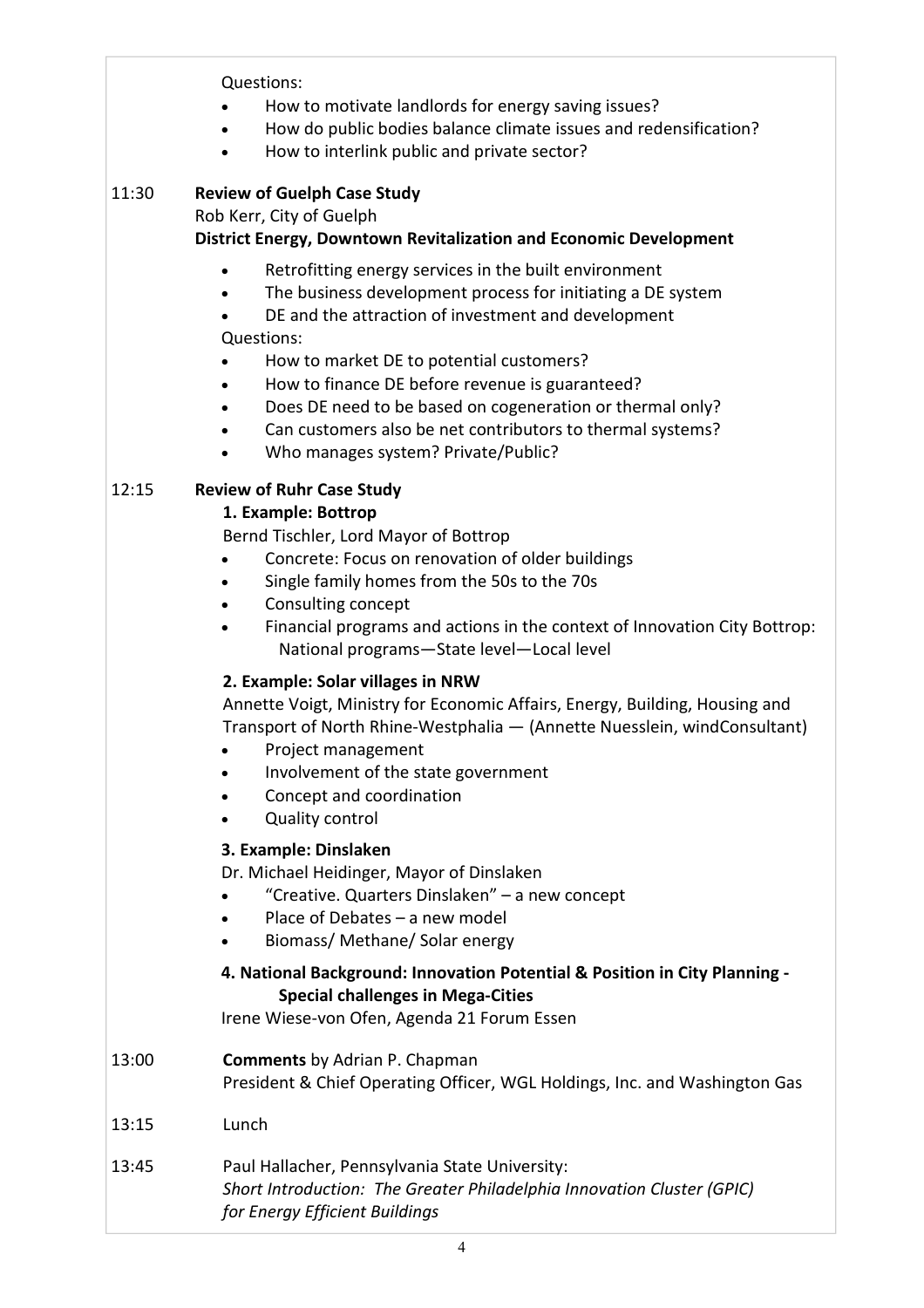| 14:00 | <b>Case Studies - Maximizing Jobs and Investment</b><br>Facilitated Discussion Led by Peter Garforth, Garforth International LLC                                                                                                                                                                                                                                                                                                                                                                                         |
|-------|--------------------------------------------------------------------------------------------------------------------------------------------------------------------------------------------------------------------------------------------------------------------------------------------------------------------------------------------------------------------------------------------------------------------------------------------------------------------------------------------------------------------------|
|       | <b>Review of the Northern Virginia Case Study</b><br>Stephen Walz, Northern Virginia Regional Commission<br><b>Loudoun County Economic Development Task Force</b>                                                                                                                                                                                                                                                                                                                                                        |
|       | Why private sector wants/needs to be involved<br>$\bullet$<br>Engagement process for these efforts<br>$\bullet$<br>Moving to investments and actions<br>Questions:<br>What are the innovative and creative effects of the initiative?<br>Assess whether these innovations can work in your city/region?<br>$\bullet$<br>What are the major barriers to transfer?<br>$\bullet$<br>What are the key opportunities for facilitating transfer?<br>$\bullet$<br>What steps are necessary to facilitate transfer?<br>$\bullet$ |
| 14:45 | <b>Review of Stuttgart Case Study</b><br>Markus Siehr, Verband Region Stuttgart<br>Connecting social and ecological interests: the general principle of the<br>residential building corporation "Siedlungswerk", Stuttgart                                                                                                                                                                                                                                                                                               |
|       | Incorporation of a nursing home<br>$\bullet$<br>Incorporation of a day-care center<br>$\bullet$<br>Close interaction between private (e.g. finance) and administrative/public<br>$\bullet$<br>bodies                                                                                                                                                                                                                                                                                                                     |
|       | <b>Energy services</b><br>$\bullet$<br>Implementation in a high competitive market: long payback period as a<br>$\bullet$<br>challenge                                                                                                                                                                                                                                                                                                                                                                                   |
|       | Questions:<br>How to motivate stakeholders from industry? What kind of incentives<br>work in practice?                                                                                                                                                                                                                                                                                                                                                                                                                   |
|       | What are the strengths and weaknesses of private-public-partnering/<br>financing?<br>How to win support from industry as an advocate?                                                                                                                                                                                                                                                                                                                                                                                    |
| 15:30 | <b>Coffee Break</b>                                                                                                                                                                                                                                                                                                                                                                                                                                                                                                      |
| 15:45 | <b>Review of Guelph Case Study</b><br>Rob Kerr, City of Guelph<br>Aligning Energy Planning, Investment and Economic Development                                                                                                                                                                                                                                                                                                                                                                                          |
|       | City's role in integrating energy and economy<br>Provincial legislative and regulatory oversight - friend or foe?<br>Market perceptions of Integrated Community Energy Systems<br>Questions:<br>What do we mean by Integrated Community Energy Systems?                                                                                                                                                                                                                                                                  |
|       | Are investors and developers passive or active participants in Integrated<br><b>Community Energy Systems?</b><br>Does the private sector see value in integrated energy services (such as<br>DE) when compared to other cities?                                                                                                                                                                                                                                                                                          |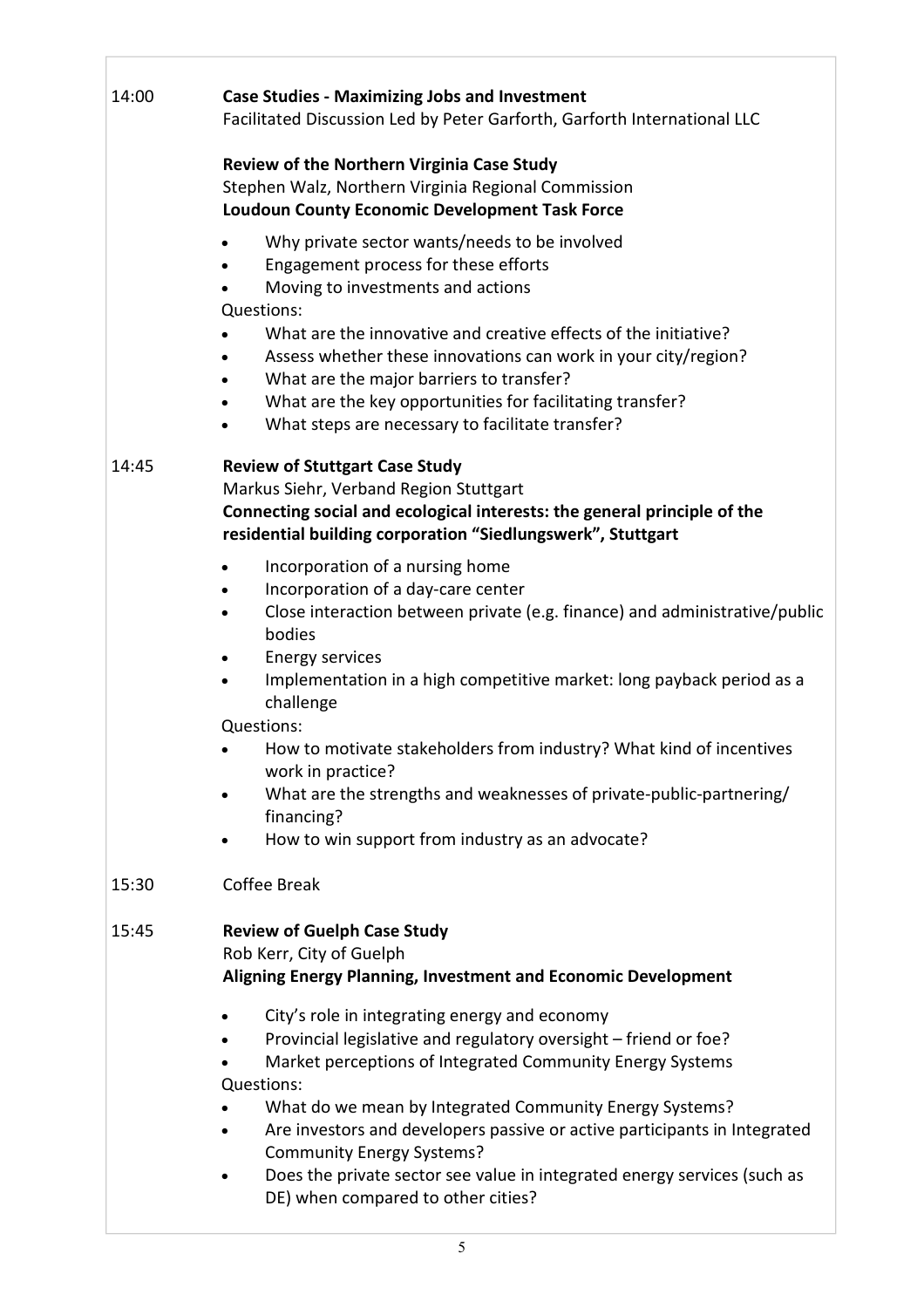|                        | Are there models that can credibly analyze the economic impact of Inte-<br>$\bullet$<br>grated Community Energy Systems?<br>How can a local government align its assets and organizational structure<br>$\bullet$<br>to better leverage energy in its attraction of business and investment?                                                                                                                                                         |
|------------------------|------------------------------------------------------------------------------------------------------------------------------------------------------------------------------------------------------------------------------------------------------------------------------------------------------------------------------------------------------------------------------------------------------------------------------------------------------|
| 16:30                  | <b>Review of Ruhr Case Study</b><br>Bernd Tischler, Lord Mayor of Bottrop<br>Example: Innovation City Bottrop - Update in May 2012                                                                                                                                                                                                                                                                                                                   |
|                        | InnovationCity consists of over 100 single projects<br>$\bullet$<br>About half of these are financed by the industry, half are publicly or pri-<br>$\bullet$<br>vately financed.<br>Large companies support InnovationCity including Eon, Steag, Betrem and<br>others.<br>Questions:<br>The industry hopes for insight on further development of products and<br>services. This increases the competitive ability and secures and increases<br>jobs. |
| 18:00                  | Depart by Bus to Offices of VW of America Corporate Headquarters<br>2200 Ferdinand Porsche Drive, Herndon, Virginia 20170<br>Anna Schneider, Volkswagen Group of America                                                                                                                                                                                                                                                                             |
| 19:00                  | Reception at Volkswagen Group of America                                                                                                                                                                                                                                                                                                                                                                                                             |
| 20:30                  | Return by Bus to Hotel                                                                                                                                                                                                                                                                                                                                                                                                                               |
|                        | Friday, May 4 <sup>th</sup> - Workshop*                                                                                                                                                                                                                                                                                                                                                                                                              |
| Venue:                 | <b>Washington Gas HQ Facility</b><br>6801 Industrial Road, Alexandria, Virginia, 22151                                                                                                                                                                                                                                                                                                                                                               |
| 08:30                  | Depart Hotel for Washington Gas                                                                                                                                                                                                                                                                                                                                                                                                                      |
| 09:00                  | Review of First Day                                                                                                                                                                                                                                                                                                                                                                                                                                  |
| 09:15                  | <b>Case Studies - Education/Outreach</b><br>Facilitated Discussion Led by Miranda Schreurs, Freie Universität Berlin                                                                                                                                                                                                                                                                                                                                 |
|                        | <b>Review of Northern Virginia Case Study</b><br>Stephen Walz, Northern Virginia Regional Commission<br>The Roles of Community Colleges, Virginia Tech, George Mason<br><b>University in the Education Efforts</b>                                                                                                                                                                                                                                   |
|                        | Identification of training gaps<br>٠<br>Assessment of existing training resources<br>Evaluations of future training demands for specific CEP and<br>technical applications                                                                                                                                                                                                                                                                           |
| *Dress Business Casual |                                                                                                                                                                                                                                                                                                                                                                                                                                                      |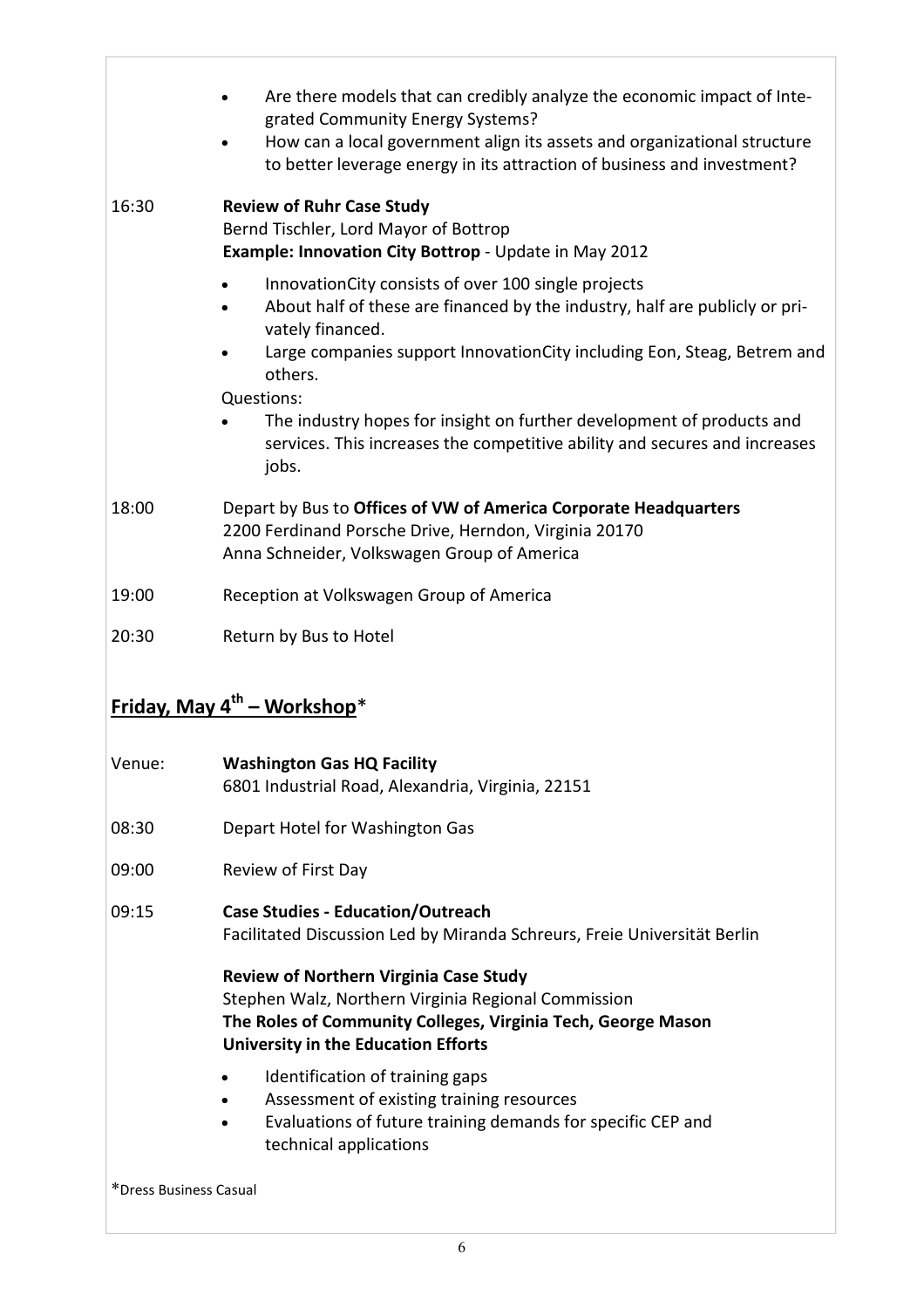|       | Questions:<br>What are the innovative and creative effects of the initiative?<br>Assess whether these elements can work in your city/region?<br>What are the major barriers to transfer?<br>What are the major opportunities for facilitating transfer?<br>What steps are necessary to facilitate transfer?                                                                                                                                                                                 |
|-------|---------------------------------------------------------------------------------------------------------------------------------------------------------------------------------------------------------------------------------------------------------------------------------------------------------------------------------------------------------------------------------------------------------------------------------------------------------------------------------------------|
| 10:00 | <b>Review of Stuttgart Case Study</b><br>Markus Siehr, Verband Region Stuttgart<br>Connecting Social and Ecological Interests: The General Principle of the<br>Residential Building Corporation "Siedlungswerk", Stuttgart                                                                                                                                                                                                                                                                  |
|       | Survey to energy supply and demand<br>Monitoring system<br>$\bullet$<br>Awareness of finiteness of fossil energy carriers<br>Questions:<br>How to sensitize tenants for climate or energy saving issues, especially<br>younger ones?<br>How to overcome barriers between science and industry?<br>How to increase students' interest for climate / environmental / sustain-<br>able issues?                                                                                                 |
| 10:45 | <b>Coffee Break</b>                                                                                                                                                                                                                                                                                                                                                                                                                                                                         |
| 11:00 | <b>Review of Guelph Case Study</b><br>Rob Kerr, City of Guelph<br>How Education/Outreach is Integrated Into Local Delivery of<br><b>Provincial Conservation and Smart-Grid Programs</b>                                                                                                                                                                                                                                                                                                     |
|       | Overview of Provincial smart-grid and conservation programs<br>Local utility role in delivering smart-grid and conservation programs<br>Relationship between Provincially mandate programs and locally devel-<br>oped communication strategies and targets<br>Questions:<br>What is the role of community groups?<br>What is the role of the private sector?<br>Can local resources enhance Provincial and Federal programs?<br>Is local Education/Outreach only about energy conservation? |
| 11:45 | <b>Review of Ruhr Case Study</b><br>Annette Nuesslein, windConsultant<br>In NRW education, continuing education, and R & D can be found<br>in a wide spectrum:                                                                                                                                                                                                                                                                                                                              |
|       | On the job training<br>University education<br>Measurements for qualifications for architects and tradesmen<br>Numerous measures in NRW also go with this topic and are available to<br>$\bullet$<br>the public                                                                                                                                                                                                                                                                             |